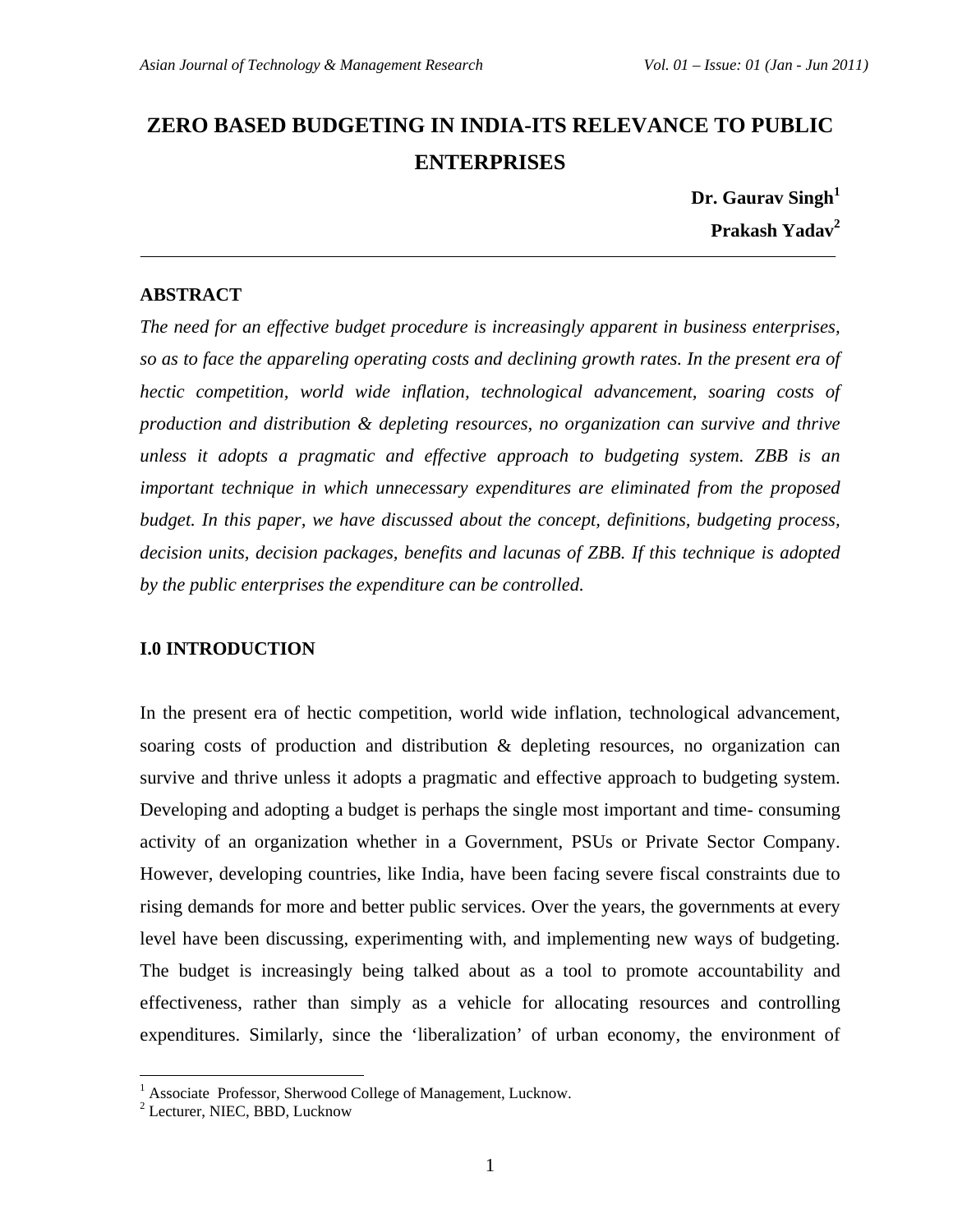PSUs has undergone substantial changes. PSUs have also been trying to respond to these changes in some manner specially by reforming their budgetary practices. Performance Budgeting (PB) and Zero Base Budgeting (ZBB) are special budgeting techniques used by government departments and companies.

The need for an effective budget procedure is increasingly apparent in business enterprise in the face of appareling operating costs and declining growth rates. All enterprises therefore are compelled to an environment in which the allocation of resources is constantly exposed to challenges with corporations facing decreasing profits and increasing pressures to hold down prices and with government striving against increasing demand and cost of services.

Zero base budgeting is a strategy that is often employed by the businesses, non-profit organizations, and even individuals in planning an operating budget for an upcoming calendar year. Many companies and organizations prefer to utilize the zero base budgeting technique, even if there are a number of resources in hand to handle a significant number of expenditures in the budget for the upcoming year. This approach creates a situation where the company is prepared to deal with a shortfall of revenue by drawing on resources that were in place, but considered to be outside of the budget. Since unanticipated downturns in sales, as well as increase in operational costs can occur in any business, zero base budgeting is certainly prudent approach to the budgeting efforts.

#### **II.0 EVALUATION OF BUDGETING PROCESS**

The budgeting process is an essential component of management control systems and has been an effective system by which management can successfully plan, coordinate, and control. The process involves the creation and implementation of the broad objectives of an organization, and a short-term & long-term financial plan. The philosophy and procedures used to implement zero-base budgeting in industry and government settings are quite similar, only slightly differing with the mechanics to fit the specific needs of each organization.

This approach is different than traditional budgeting techniques due to the analysis of alternatives. Managers must identify alternative methods of performing each activity first, such as evaluating the costs and benefits of making a project or outsourcing it, or centralizing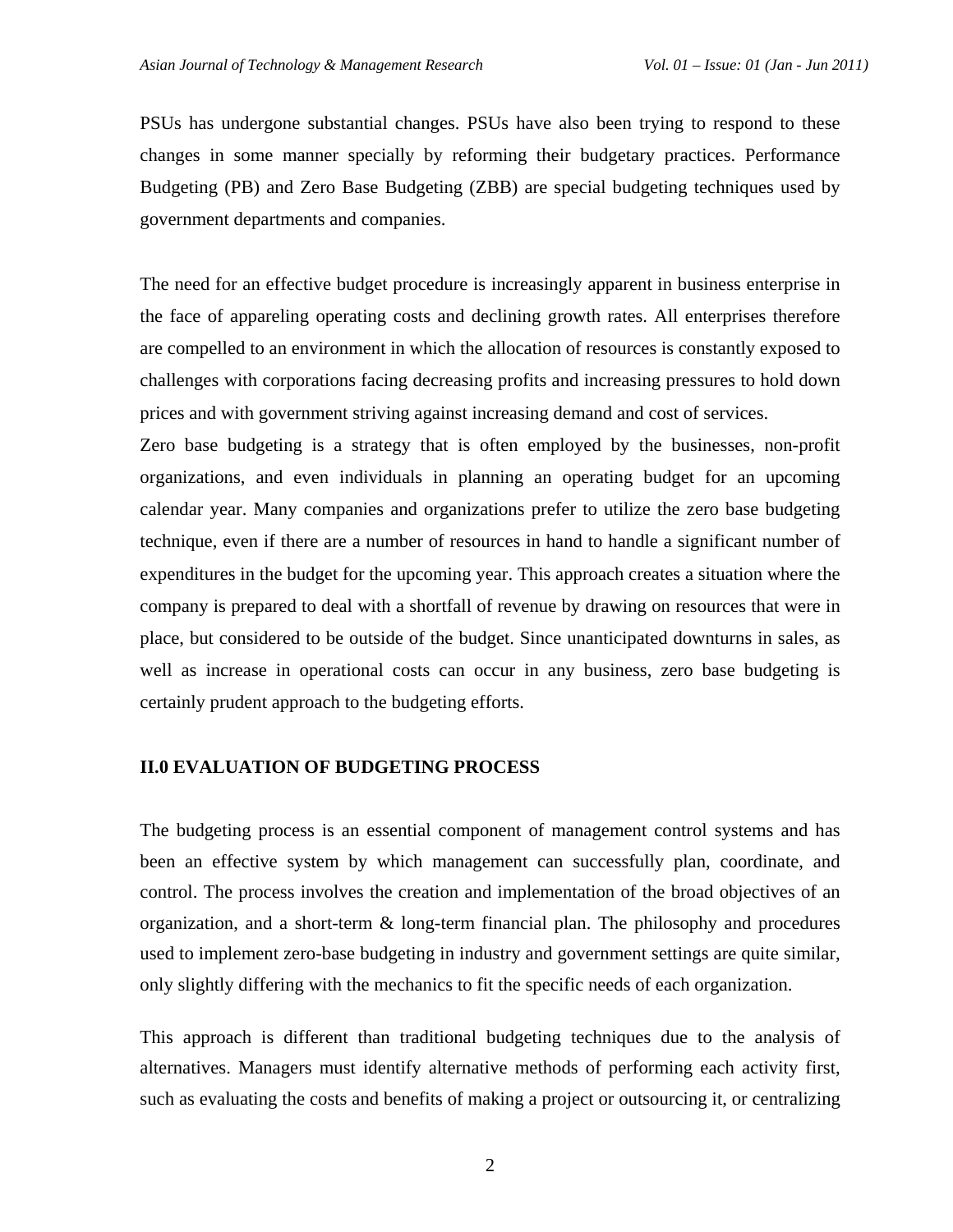versus decentralizing operations. In addition, managers must identify different levels for performing each alternative method of the proposed activity. This means establishing a minimum level of spending, often 75 percent of the current operating level, and then developing separate decision packages that include the costs and benefits of additional levels of spending for that particular activity. The different levels allow managers to consider and evaluate a level of spending lower than the current operating level, giving decision-makers the choice of eliminating an activity or the ability to choose from a selection of levels of effort including tradeoffs and shifts in expenditure levels among organizational units.

The zero-based budgeting system puts the burden of proof on the manager, and demands that each manager justifies the entire budget in detail and prove why he or she should spend the organization's money in the manner proposed. A "decision package" must be developed by each manager for every project or activity, which includes an analysis of cost, purpose, alternative courses of action, measures of performance, consequences of not performing the activity, and the benefits.

The decision packages must be ranked in order of importance once they have been created. This allows each manager to identify priorities, combine decision packages for old and new projects into one ranking, and allows top management to evaluate and compare the needs of individual units or divisions to make funding allocations. In this respect, zero-based budgeting is quite different than traditional rolling budgets. Rolling budgets often appeal to people who prepare budgets because they make budget development much easier. Managers can add an inflation factor to the previous year's budget and then include any adjustments for major changes. Rolling budgets also give management a concrete number to help make comparisons from year to year. However, traditional rolling budgets have a tendency to create conflict; they can create an incentive to spend money carelessly in order to justify the next year's budget. They can also create inefficient operations due to the fact that individual departments or units do not have to justify expenditures based on operations, but only on the prior year's expenditures.

#### **III.0 THE CONCEPT**

ZBB is a management concept linking planning, budgeting, review and operational decisionmaking into a single process. Basic premises of ZBB in the private sector are that the budgets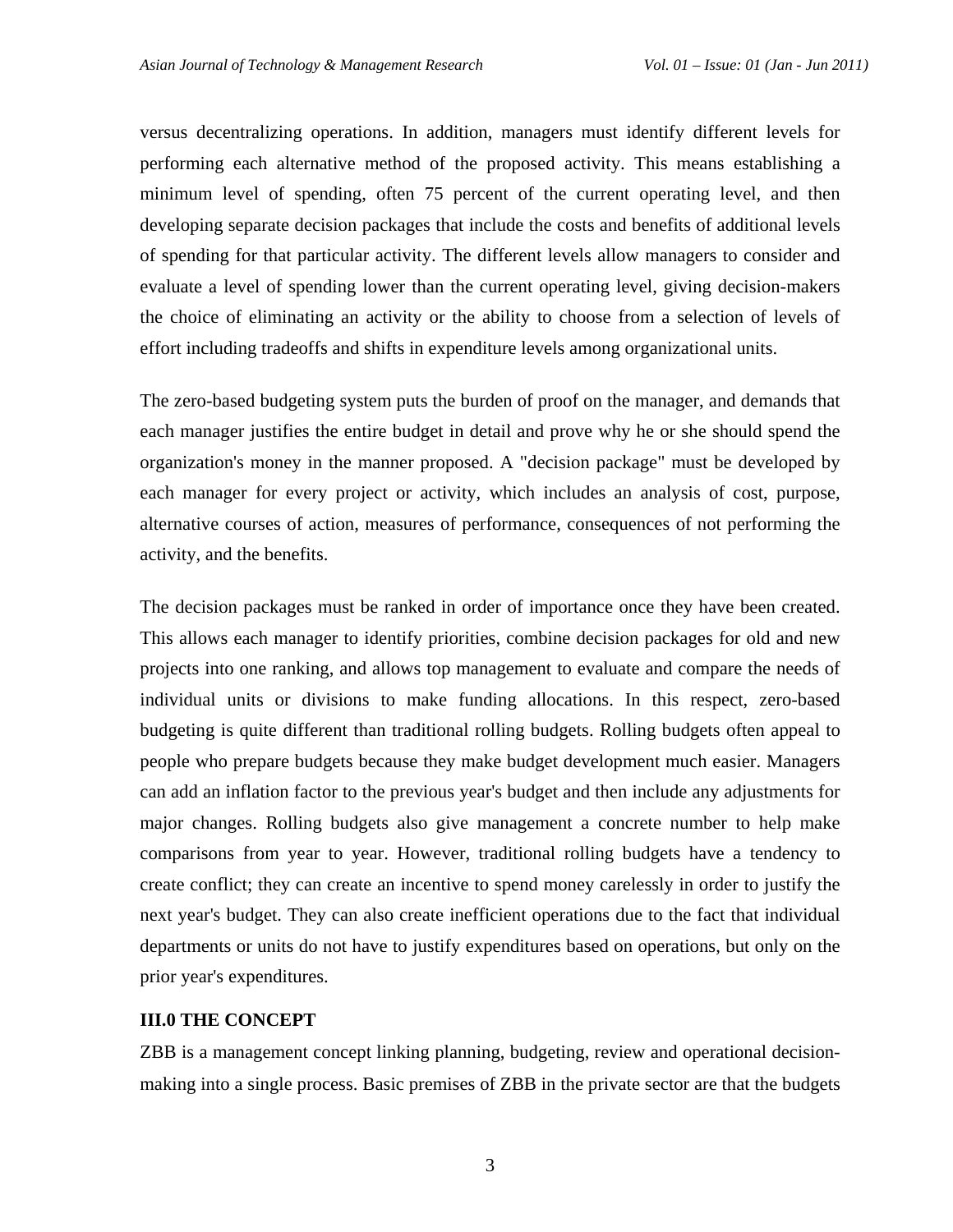be justified from its "base upward" and that new or existing programmes and activities compete for resources annually by justifying current relevance, efficiency and effectiveness.

ZBB is a flexible approach to budget formulation by which budget analysis and justification shifts away from increments above the baseline represented by existing programmmes, to systematic requirement for both new and existing programmes and activities justified and analyzed by the decision makers. The theme of Zero-based budgeting is:

- That it deals practically with all elements of budget.
- That it examines the on-going activities closely which are proposed.
- That it provides a range of choice to the managers in setting priorities and funding levels.

## **IV.0 DEFINITIONS**

Zero Base Budgeting has been defined as a planning and budgeting process required by each manager to: i) Establish objectives for his function; ii) Define alternative ways of achieving the objectives; iii) Selecting the best alternative so as to achieve these objectives; iv) Break that alternatives into incremental levels of efforts; v) Costs and benefits of each incremental levels; vi) Describe the consequences of disapproval.

Zero Base Budgeting is a method of budgeting in which all expenses must be justified for each new period. Zero base budgeting starts from a 'Zero-base' and every function within an organization is analyzed for its needs and costs. Budgets are then built around what is needed for the upcoming period, regardless of whether the budget is higher or lower than the previous one.

ZBB is a technique which complements and links the existing planning, budgeting and review processes. It identifies alternative and efficient methods of utilizing limited resources in the effective attainment of selected benefits. It is a flexible management approach which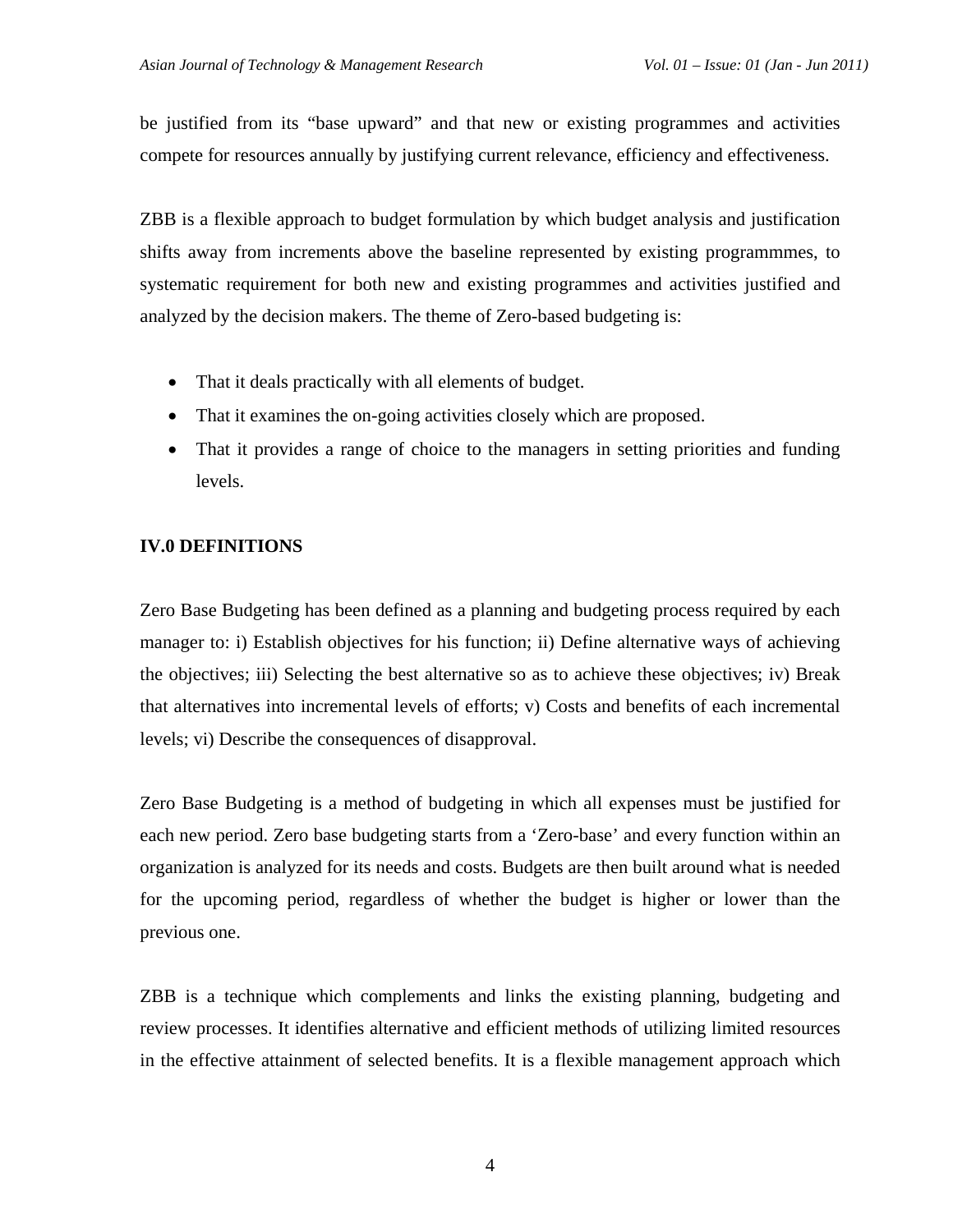provides a credible rationale for reallocating resources by focusing on the systematic review and justification of the funding and performance levels of current programmes or activities.

## **V.0 CHARACTERISTICS**

- ZBB involves mangers (who have discretion over direction) at all levels in the budget and operational process.
- Justifies the resources requirements for various levels of existing activities as well as for new activities.
- Forms the justification on the evaluation of discreet programmes and activities or other functions of each decision unit.
- Establishes an agency for all managerial levels and objectives which can be identified and measured.
- Assesses alternative methods of accomplishing objectives.
- Analyze the probable effects of different budget amounts or performance levels on the achievement of objectives.
- Uses "decision packages" as the major tool for the budgetary review analysis and decision making.
- Ranks the programmes, activities, funding levels and reallocates resources in order of priority.

## **VI.0 THE PROCESS**

Taking recent developments in account it can be seen that different authors have evolved different ways for the working of ZBB. But the available literature leaves out important information when the approach of ZBB is used in both private and public sectors. Hence a uniform procedure of ZBB as workable in any environment whether private or public sector is as follows: Internal Zero-Based Budgeting procedures are to be developed within an agency/organizational using the following steps in the process: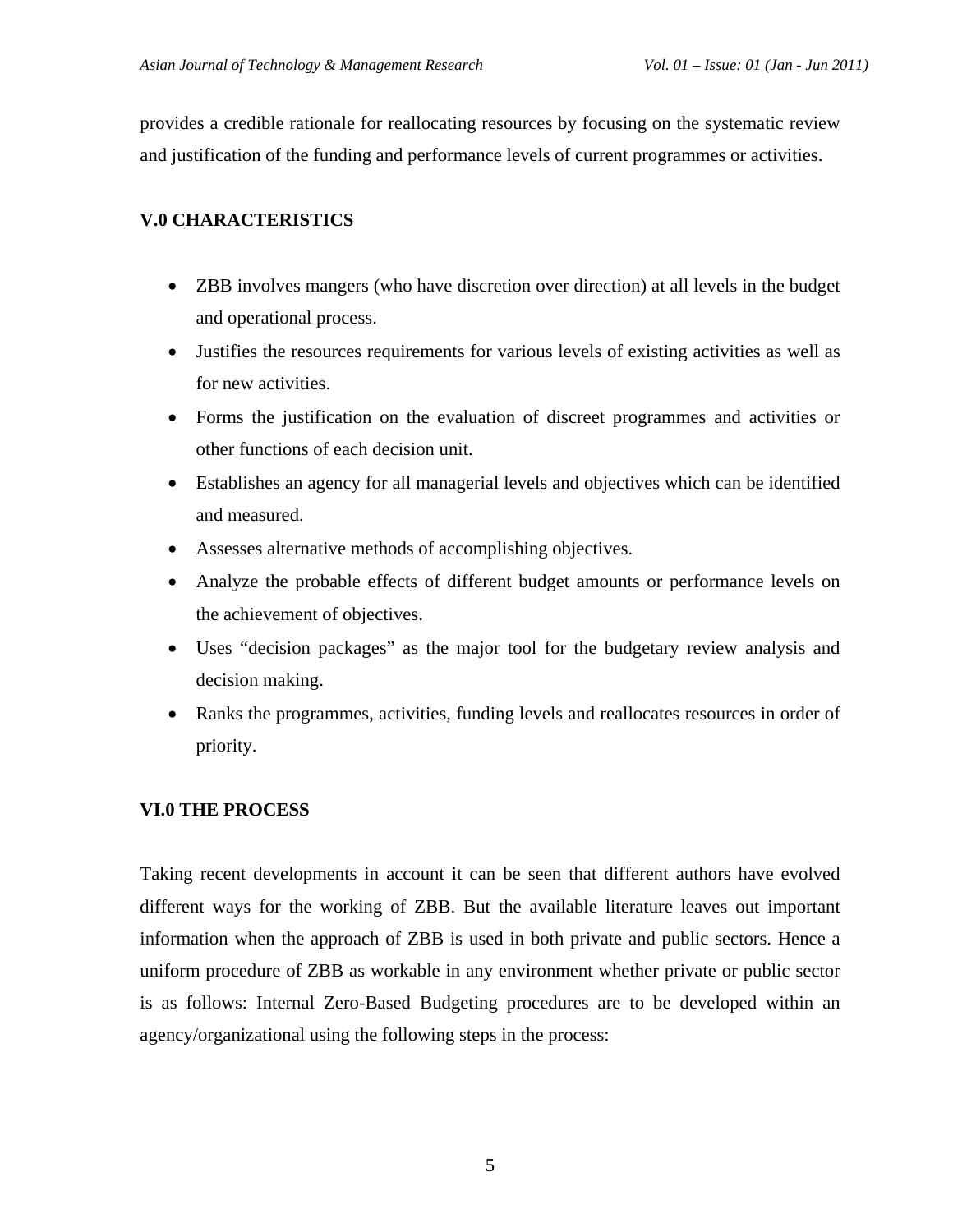## **VI.1 IDENTIFICATION OR REDEFINING THE MISSION AND GOALS OF THE**

**ORGANISATION:** The first step in the identification of ZBB is the identification of interrelated hierarchical parts of the enterprise. The next step is to determine whether any reorganisation is necessary for the implementation of ZBB. This can be accomplished by preparing a new organisation chart and this information is to be communicated up and down to the various management levels.

# **VI.2 IDENTIFICATION OF THE ORGANISATIONS DECISION UNITS AND DECISION PACKAGES:** A ZBB decision unit is an activity/programme or department for which decision packages are to be developed and analysed. It can be described as a cost or a budge centre. Managers of each decision units are responsible for developing a description of each programme to be operated in the next fiscal year. In ZBB, these programmes are referred to as decision packages and each decision package usually will have three or more alternative ways of achieving the decisions packages objectives. Thus a decision package provides necessary information to the management for selecting the right course of action based on the ranking of various competing proposals.

**VI.3 RANKING OF DECISION PACKAGES BASED ON COST-BENEFIT OR QUALITATIVE CRITERIA:** Once the decision packages are developed, they are to be ranked in order of priority of management. The ranking decision packages, in order of priority allows managers at each level of the organization to determine which specific goals and objectives are more important than the others and to allocate limited resources to the important objectives. Although the ranking of various decision packages will be done by the top management, this step splits up into three different integrated phases:

- Preliminary review and ranking will be done by the operation managers preparing the different decision packages.
- The concerned supervisory authority will review all the proposals submitted by different operational managers working under it. It may be empowered to accord final approval to the budget proposals involving expenditure up to pre-determined limits.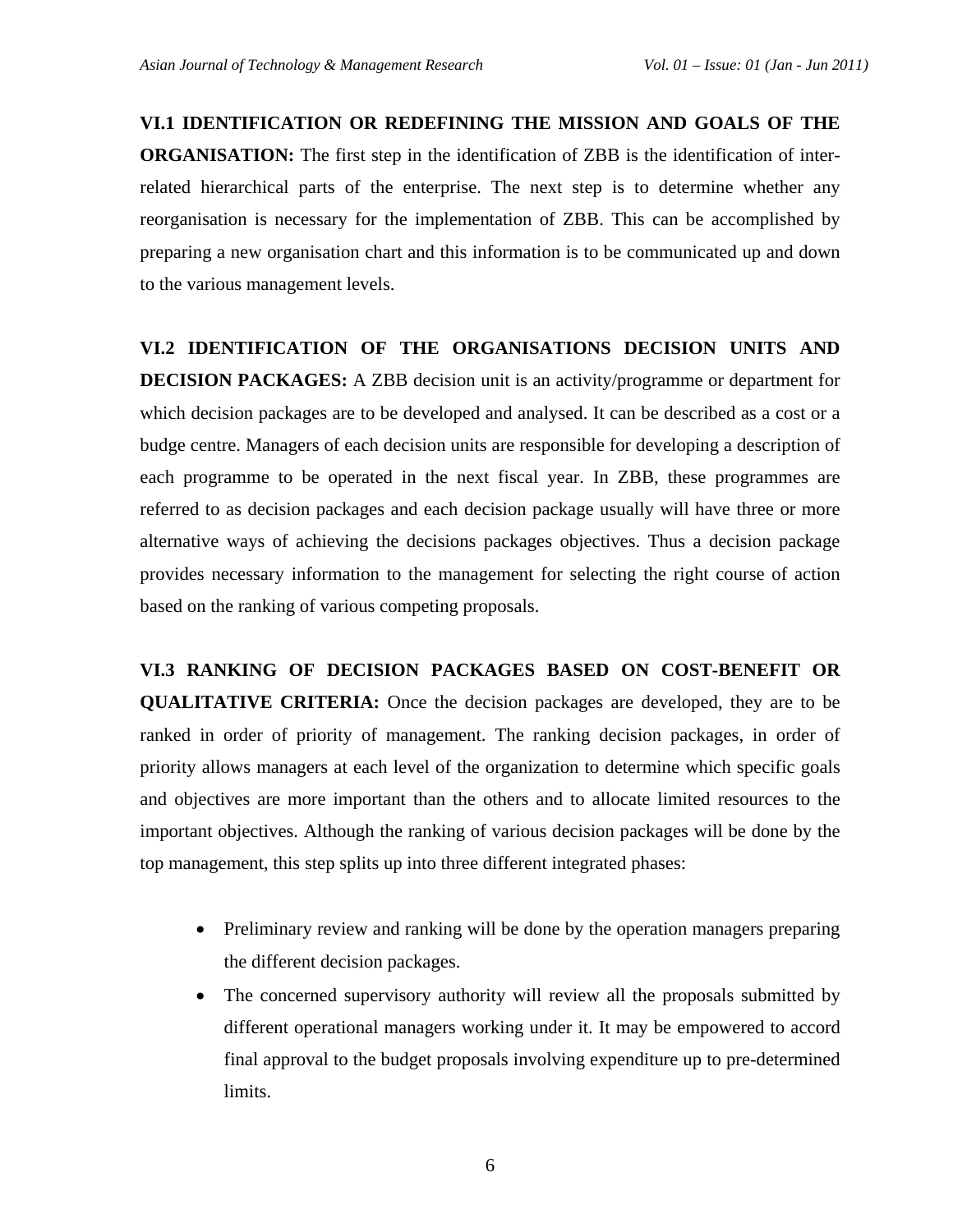• The top management will review all the decision packages so forwarded.

**VI.4 PREPARATION OF BUDGET AND ALLOCATION OF RESOURCES:** Once the decision packages sets are accumulated from all the programmes or activities consolidated and ranked at highest possible organizational level, the preparation of the detailed budget begins. Some of the information for the budget estimates and justifications to be submitted to the budget committee are initially provided by the decision packages. After preparation of budget estimates and supporting data for the budget year, the management will submit these documents to budget committee. The top management will also submit a ranking sheet that lists, in priority order, the decision packages that comprises the organizations budget request.

**VI.5 IMPLEMENTATION:** There are two types of factors which are to be considered before installing the Zero Base Budget. The first types of factors are: Top management policy, Organizational size and location, Management capabilities, Adequate time and ZBB formats. The other types of factors that are to be considered before designing and implementing ZBB are: Principal users of the generated information, Objectives & Expectations of ZBB and linkage to existing organizational system. The following are the steps involved in the implementation of ZBB:

- Selection of advisory implementation team
- Training to the ZBB managers
- Preparation of calendar of events
- Development of ZBB manual.

## **VII.0 WHAT ZERO BASED BUDGETING CONSISTS OF?**

 ZBB deals with a total budget request not just a increase or decrease over previous year. The Zero-base approach requires each organization to evaluate and review all its programmes and existing activities systematically as closely as any proposed new activities. It is necessary to perform the following steps prior to the use of ZBB-a statement of the overall purpose of the organization , specification of long range goals and strategic plans, objectives and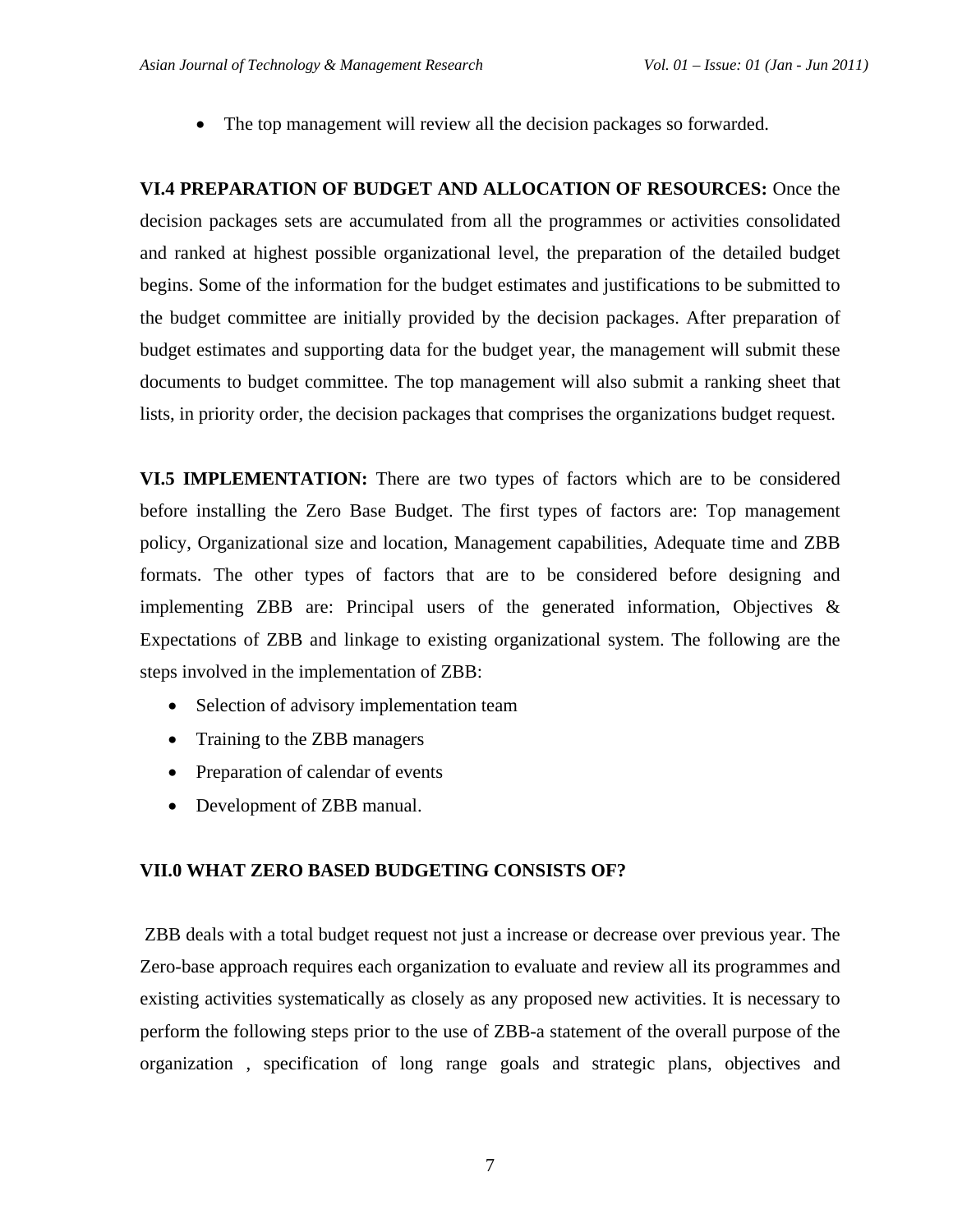development of division and department. The fallowing are the more important elements of any ZBB programme:

- 1. Top management support
- 2. Identify "decision units"
- 3. Analyze each decision unit as a "decision package"
- 4. Formulate decision packages by cost benefit analysis to develop the budget request.
- 5. Rank Decision packages
- 6. clear and realistic goals
- 7. Allocation of funds
- 8. Assignment of authority and responsibility
- 9. Creation of responsible centers
- 10. Flexibility

### **VII.1 A DECISION UNIT:**

The decision unit may correspond to the budget unit in those organizations with a budget unit or cost centre structure. Decision units can also be defined as major projects or capital projects. In each case, the decision unit should have an identifiable manager. It is necessary to consider the size of the decision unit. If too small a decision unit is selected then considerable detail is required with little payoff in the budget process. If too large a decision unit is derived, then alternative may not be properly evaluated.

#### **Decision Unit =Project manager + Project team or Activity manager and his team**.

#### **VII.2 THE DECISION PACKAGE CONCEPT**

A decision package is defined as one incremental level in decision unit. Thus there may be several decision packages for one decision unit. The concept of decision package has revolutionized the whole process of budgeting. It is the building block of the ZBB concept. It is a document that identifies and describes each decision unit so that management can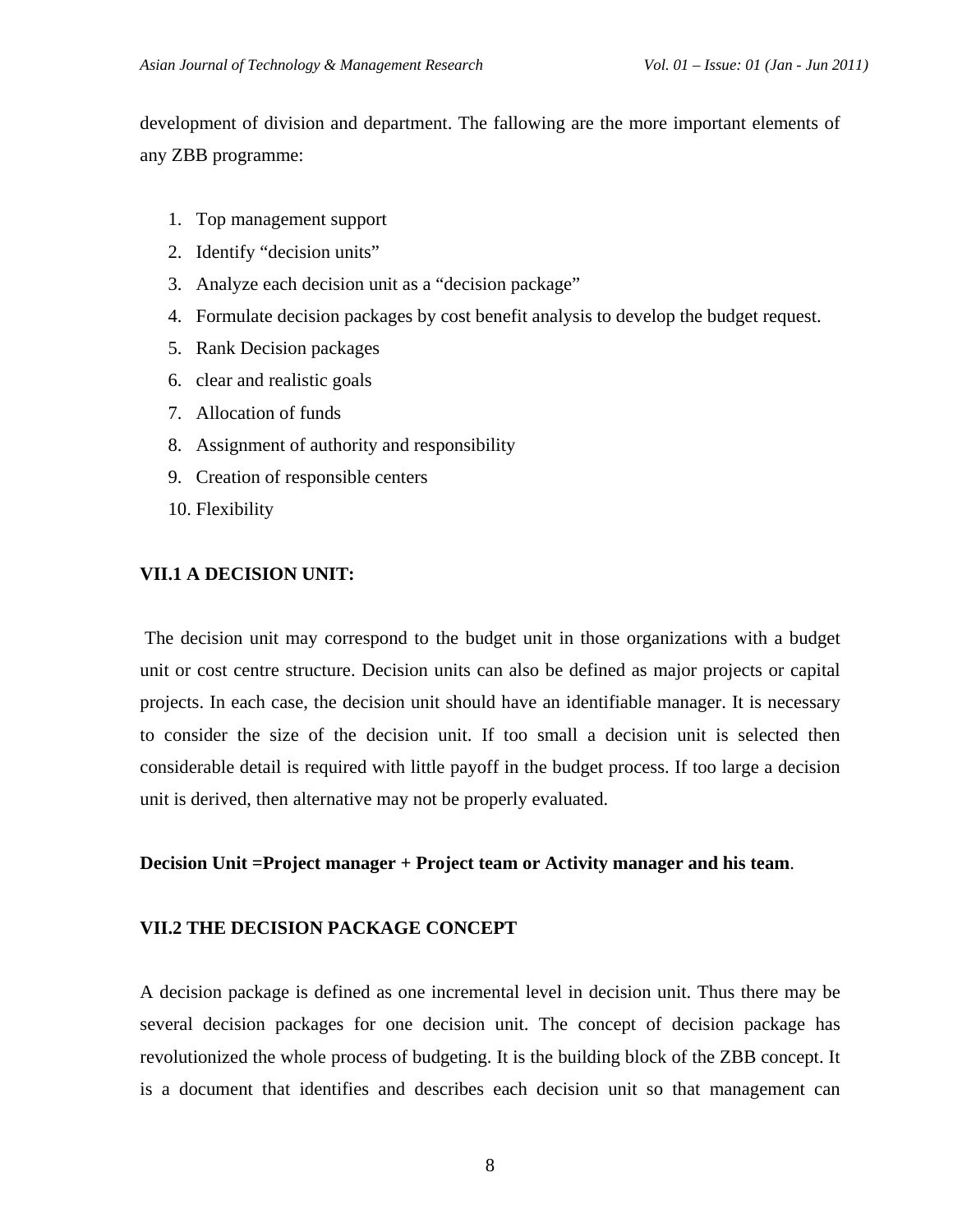evaluate it and rank it. In formulating decision package it is necessary to assume that each decision unit budget request is made up of a sum of a series of decision packages. Furthermore, each decision package specifies a discrete set of services, activities and resources. The first package, the one that is given the higher priority, represents a minimum level of fund; usually substantially less than the current level say 10 to 20 percent less. The number of decision package is a summary of all aspects of an activity that helps management to take decision. The aspects included are: purpose of activity, various proposed methods of its performance, alternative levels of performance, cost of its performance, benefits that would accrue to the organization by its performance and the consequences of it nonperformance. (As shown in Table 1)



#### **Table1: DECISION PACKAGES**

#### **VII.3 REVIEW AND REMARK**

Following the compilation of decision packages, the next step is to rank all decision packages for a decision unit in descending priority. The ranking may be performed by individual manager. Reviewing and ranking basically eliminate from "How much to spend and where to spend?" There are three different questions for ranking: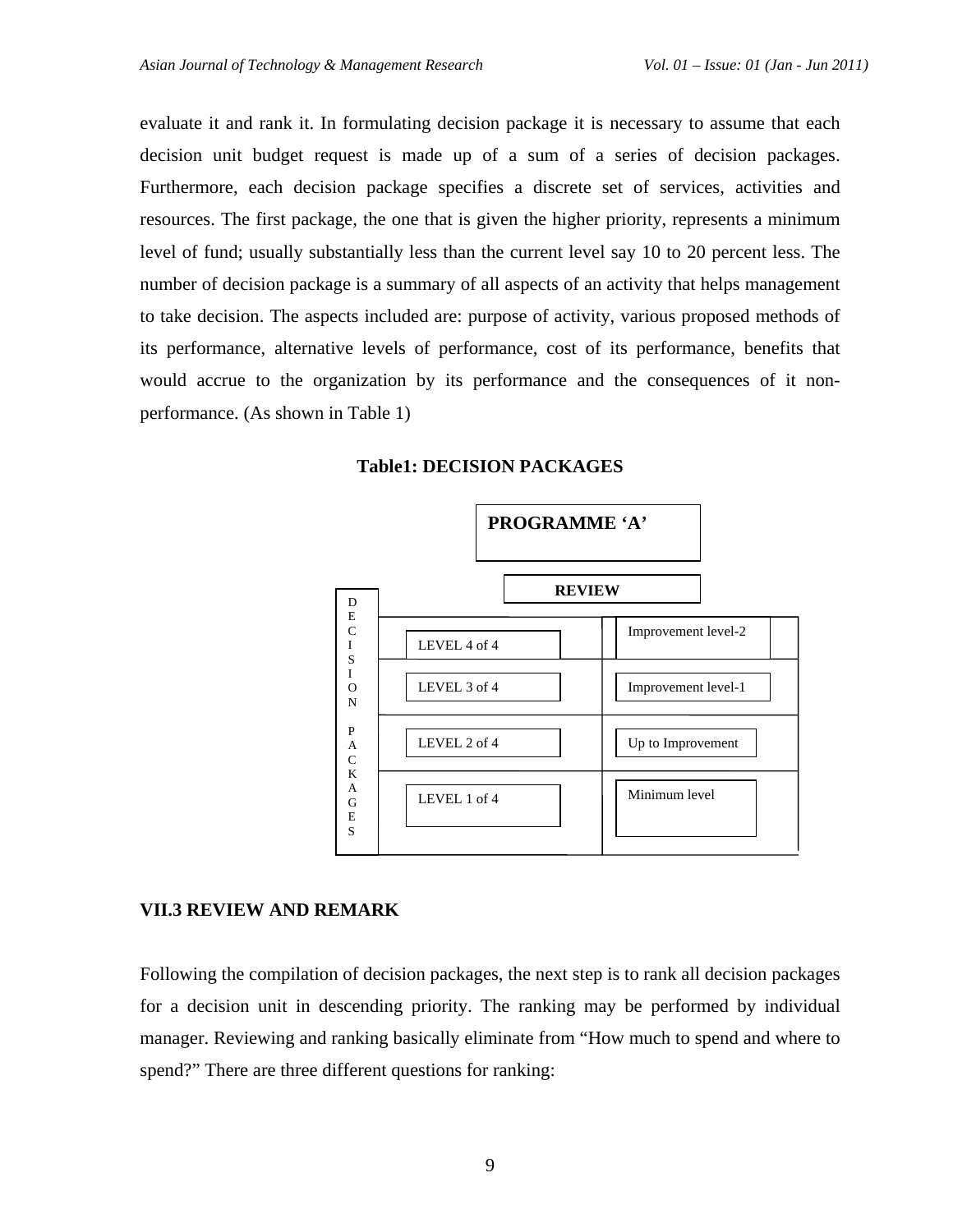- 1) What goals/objectives?
- 2) How much resources, and
- 3) How many major goals.

Thus it is to rank all decision packages for a decision unit in descending priority. The ranking may be performed by individual manger or a committee. Firms have developed extensive techniques for conducting the ranking procedure. At successfully higher organizational levels, a series of ranking may be required. It is necessary to consolidate the decision packages for review at each higher level of the organization order to reduce the date handling problem.

The ranking process establishes priorities among the functions described in the decision packages. The ranking would be made by top management to analyze the trade-off among profit centers and specifically to compare the marginal benefits of funding additional decision-packages against the organization's profit needs. With the decision packages ranked in order of priority, management can continually revise budget by revising the cut-off level on any or all ranking (Table 2 shows).

| Area         | Projects      | <b>Decision</b><br>packages                        | <b>Decision</b><br>units                           | <b>Decision</b><br>$\mathbf{U}$<br>manager | Rank<br><b>Review</b><br>of<br><b>Decision</b><br>units | <b>Top</b><br>manager | <b>Rank</b> in<br>descending<br>priority |
|--------------|---------------|----------------------------------------------------|----------------------------------------------------|--------------------------------------------|---------------------------------------------------------|-----------------------|------------------------------------------|
| I            | A             | A1<br>A <sub>2</sub><br>A <sub>3</sub>             | A1<br>B1<br>A <sub>2</sub>                         | L1                                         | A1<br>Q1<br>X1                                          | L1                    | I                                        |
|              | B             | B1<br>B <sub>2</sub><br>B <sub>3</sub>             | C1<br>C2<br>B <sub>2</sub>                         | L2                                         | B1<br>A <sub>2</sub><br>C1                              | M1                    | $\mathbf{I}$                             |
|              | $\mathcal{C}$ | C <sub>1</sub><br>C <sub>2</sub><br>C <sub>3</sub> | B <sub>3</sub><br>C <sub>3</sub><br>A <sub>3</sub> | L <sub>3</sub>                             | Q2<br>P <sub>1</sub><br>X <sub>2</sub>                  | N1                    | III                                      |
| $\mathbf{I}$ | $\mathbf{P}$  | P <sub>1</sub><br>P <sub>2</sub><br>P <sub>3</sub> | Q1<br>Q <sub>2</sub><br>P <sub>1</sub>             | M1                                         | X3<br>Z1<br>Z2                                          | N <sub>2</sub>        | IV                                       |
|              | Q             | Q1<br>Q <sub>2</sub><br>Q <sub>3</sub>             | R1<br>R <sub>2</sub><br>R <sub>3</sub>             | M <sub>2</sub>                             | Y <sub>1</sub><br>Z3<br>Y2                              | L2                    | V                                        |

**Table 2: Review & Rank-All Decision Packages**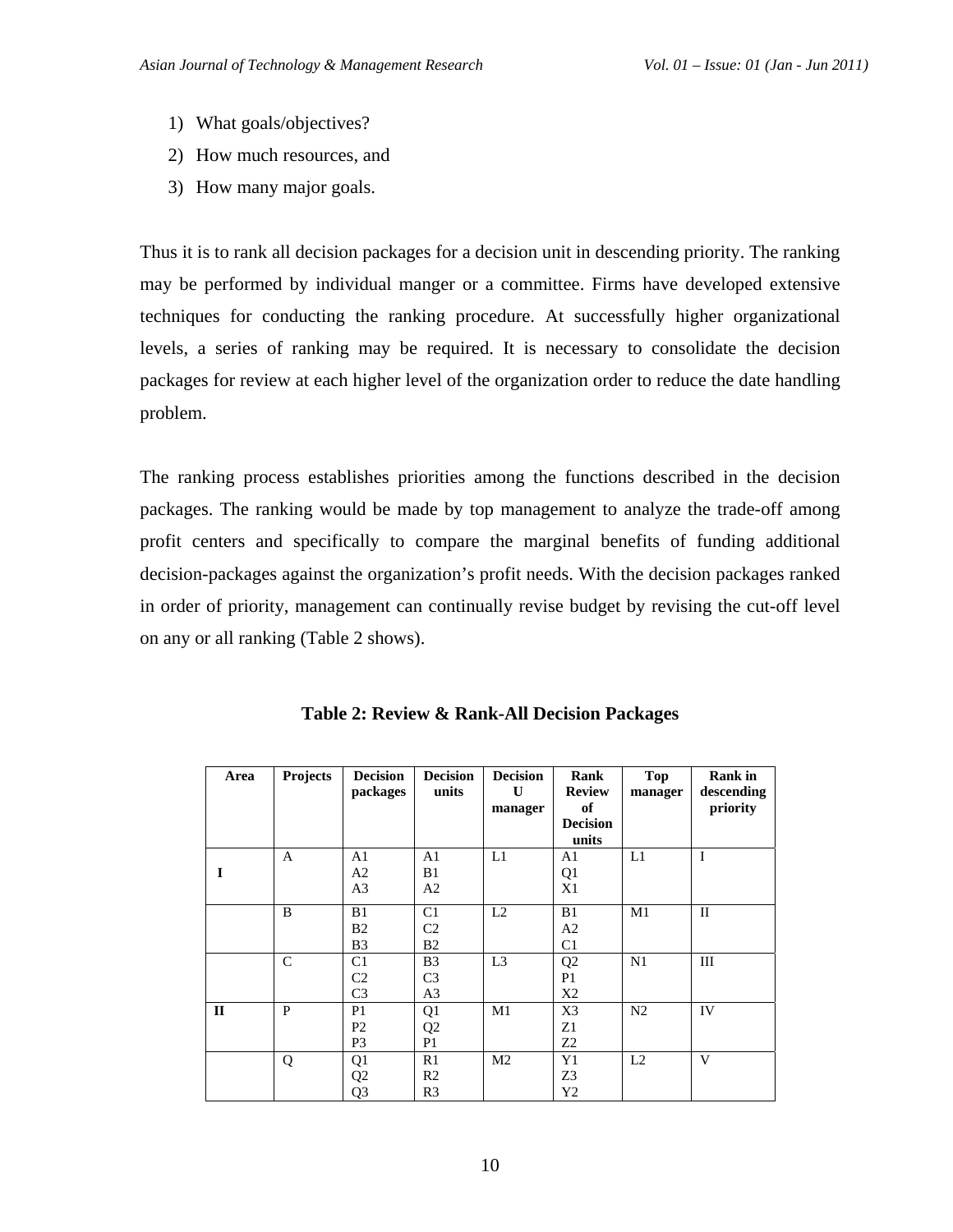|     | R | R1             | P <sub>2</sub> | M <sub>3</sub> | Y3             | M <sub>2</sub> | VI         |
|-----|---|----------------|----------------|----------------|----------------|----------------|------------|
|     |   | R <sub>2</sub> | P <sub>3</sub> |                | R1             |                |            |
|     |   | R <sub>3</sub> | Q <sub>3</sub> |                | R <sub>2</sub> |                |            |
| III | X | X1             | X1             | N1             | P <sub>2</sub> | N <sub>3</sub> | <b>VII</b> |
|     |   | X <sub>2</sub> | X <sub>2</sub> |                | R <sub>3</sub> |                |            |
|     |   | X3             | X3             |                | P <sub>3</sub> |                |            |
|     | Y | Y1             | Z1             | N <sub>2</sub> | C <sub>2</sub> | M <sub>3</sub> | VIII       |
|     |   | Y2             | Z <sub>2</sub> |                | C <sub>3</sub> |                |            |
|     |   | Y3             | Y1             |                | B <sub>2</sub> |                |            |
|     | Ζ | Z1             | Z3             | N <sub>3</sub> | B <sub>3</sub> | L <sub>3</sub> | IX         |
|     |   | Z <sub>2</sub> | Y2             |                | A <sub>3</sub> |                |            |
|     |   | Z3             | Y3             |                | Q3             |                |            |

Decision Packages : A1 Q1 X1 for decision units have been ranked in descending priority basis at 'first' and thus B1 A2 C1 for 'second' priority so on…

## **VIII.0 BENEFITS OF ZBB:**

This new system can provide significant benefits at all levels throughout. These benefits include focusing the budget process, a comprehensive analysis of objectives and development of plan to accomplish those objectives. Combining planning, evaluate management particularly in planning, evaluation and budgeting, causing managers at all levels to evaluate in detail the cost effectiveness of their operation and specific activities both new and old-all of which are clearly identified. The various benefits of ZBB are as follows:

- 1. Requiring that alternative ways to meet the objectives are identified.
- 2. Identifying trade off between and within programmes.
- 3. Providing managers at all levels with better information on the relative priority associated with budget request and decision.
- 4. It may eliminate duplicative and overlapping programmes.
- 5. It would permit agency to better establish its priorities and allocate scarce resources.
- 6. Budgets need not be recycled when expenditure levels change instead of the decision packages to be added or deleted to implement the budget change.
- 7. The ZBB results in undertaking only essential and high priority scheme in the organization.
- 8. The ZBB process forces management to look ahead and become more effective and efficient in administrating the business operations. It insists administrating the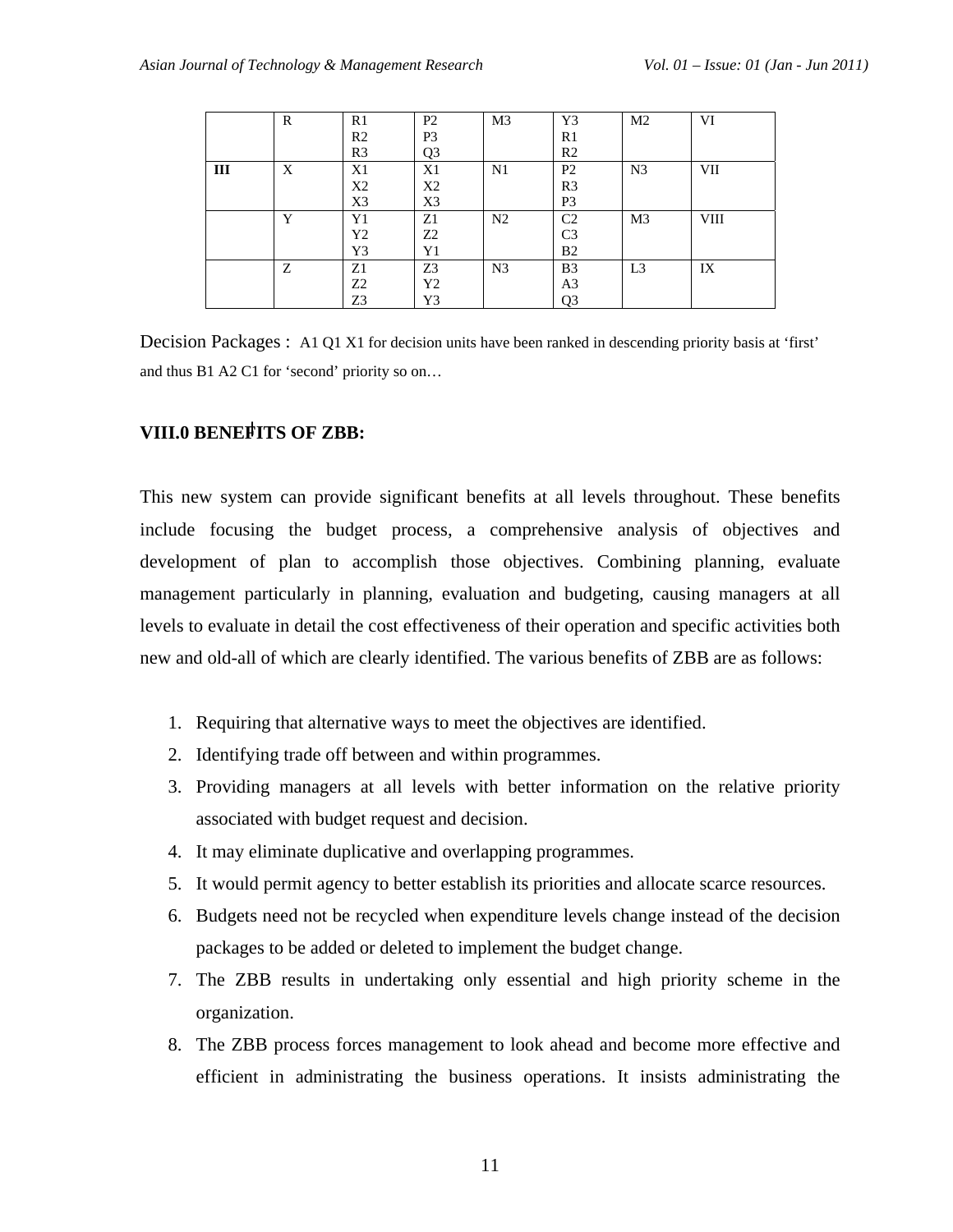business operations. It instills into managers the habit of evaluating carefully their problems and related variables before making any decisions.

- 9. The ZBB helps to co-ordinate, integrate and balance the efforts of various departments in the light of the overall objectives. This results in goal congruency and harmony among the department.
- 10. It improves the quality of communication which results in better understanding and harmonious relations among managers and subordinates.
- 11. It has made the budgeting exercise itself more rational & systematic and less political and arbitrary.

## **IX.0 DISADVANTAGES OF ZBB**

ZBB is a systematic approach to the solution of problems. But it is not foolproof; it suffers from certain problems and limitation as given below:

- 1) An increase in time and effort required for budget preparation.
- 2) A contention that the new system has not significantly affected the allocation of funds.
- 3) An effective view of the decision packages, ranking approach to meet challenge in the level of-funding.
- 4) ZBB is not an exact science, its success hinges upon the precision of estimates that are based on facts and managerial judgment. Managerial judgment can suffer from subjectivism and personal biases. Thus, the adequacy of ZBB depends upon the adequacy of managerial judgment.

## **X.0 CONCLUSION**

The need for an effective budget procedure is increasingly apparent in business enterprise in the face of appareling operating costs and declining growth rates. All enterprises therefore are compelled to an environment in which the allocation of resources is constantly exposed to challenges with corporations facing decreasing profits and increasing pressures to hold down prices and with government striving against increasing demand and cost of services.The ZBB